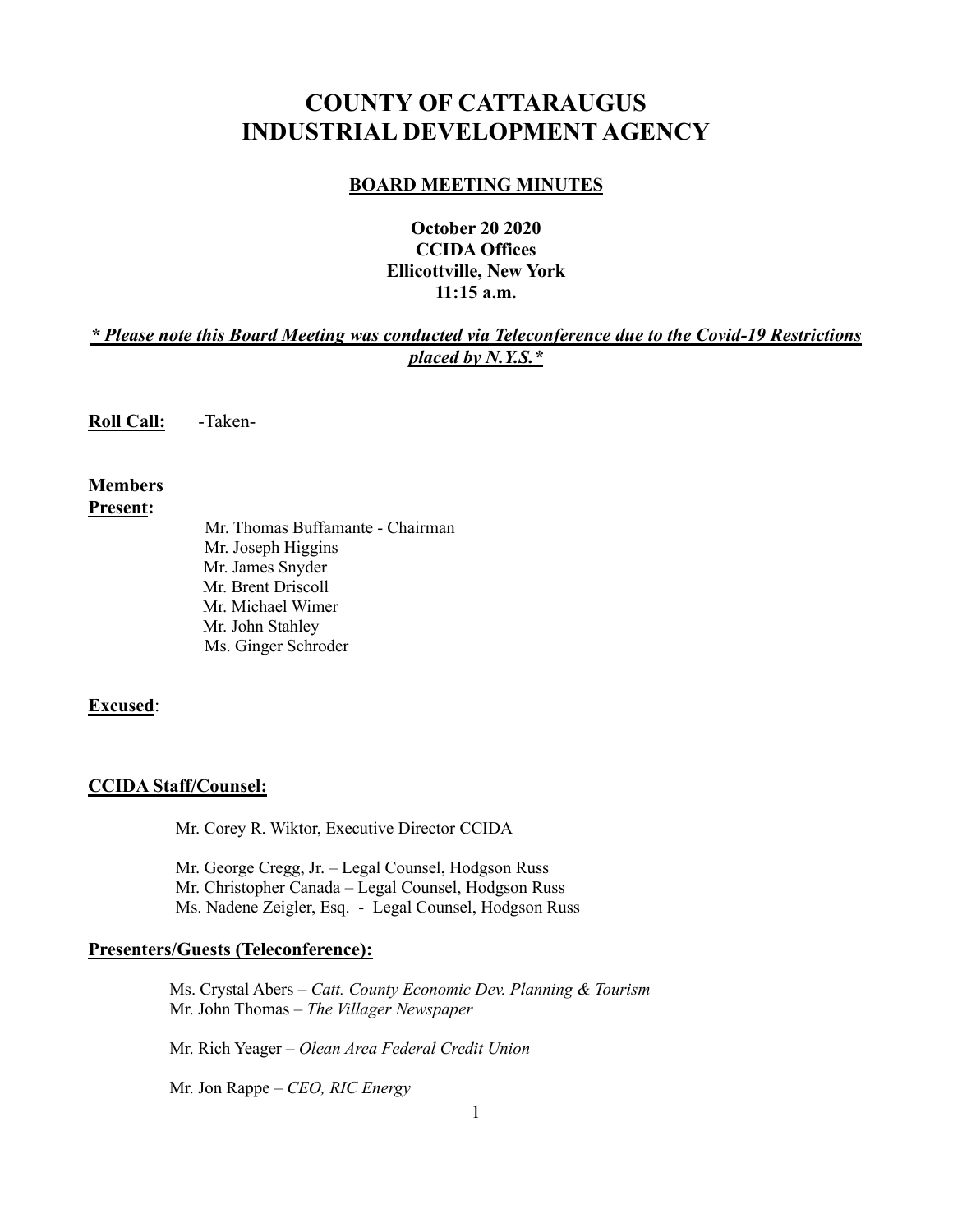Ms. Corina McCandless – *Omni-Navitas Renewables LLC*

 Mr. Kevin Loewke - The Loewke Brill Consulting Group Mr. Jim Loewke - The Loewke Brill Consulting Group

Chairman, Thomas Buffamante called the meeting to order at 11:18 a.m.

A roll call of the Board of Directors of the CCIDA was taken Mr. Buffamante, Mr. Driscoll, Mr. Higgins, Mr. Stahley, Mr. Snyder, Mr. Wimer and Ms. Schroder were present.

#### **APPROVAL OF MINUTES:**

**A Motion** was made by Joseph Higgins with a second by Michael Wimer to accept the September 8, 2020 & October 6, 2020 CCIDA Board Minutes as prepared. A Roll Call vote was taken, Mr. Buffamante, Mr. Driscoll, Mr. Higgins, Mr. Snyder, Mr. Wimer, Mr. Stahley, and Ms. Schroder voted yes. **Motion Carried**

#### **\*New Applications/Projects\***

#### **(1.) Olean Area Federal Credit Union:**

Olean Area Federal Credit Union is asking the CCIDA to consider their application for inducement on a significant investment into the City of Olean. The Credit Union is looking to purchase an existing 20,000 sq. foot  $(+,-)$ located on 234 Homer Street which is currently owned by Olean General Hospital and are proposing to convert the building into a "*Back Office Banking Center"* that will house various operations and storage for the Credit Union.

**-Total project cost/investment of: \$1,500,000 (+,-).** 

Mr. Wiktor introduced Mr. Rich Yeager from the Olean Area Federal Credit Union so that he can explain the scope of the project and answer any question that the Board may have. Mr. Yeager thanked the Board for the opportunity to discuss the Olean Area Federal Credit Union project with them. Rich Yeager stated that their current facility has been full to capacity for at least two (2) years and the Credit Union has been actively seeking additional office space in the Olean Area. They just recently were able to negotiate a deal with Olean General Hospital for the building located at 234 Homer Street in Olean, NY. Mr. Yeager said that out of the 20,000 sq. ft. they plan to use approximately 13,000 to house all of the Operations Center out of the new building.

Mr. Yeager also stated that the Credit Union was recently approved to start operations in a few other areas of Cattaraugus County along with Allegany County and into Pennsylvania. Corey Wiktor stated that this is very exciting news for the Credit Union and for Cattaraugus County. This Credit Union has had great growth in the Community in the last few years. The Credit Union has been very helpful to several businesses in the Community and they have filled a much needed niche in the area.

The time frame for this project is to finalize the purchase deal, work on finalizing the blueprints and start the renovations and be operational in third quarter of 2021. They are looking for a 10-year commercial PILOT and sales tax benefit. This property is currently not on the property tax rolls so it will be added onto the tax rolls. This is a great opportunity to help out the Credit Union and retain jobs in the Community.

Mr. Wiktor stated that a new facility is currently under construction in Portville, New York. Wiktor stated that they are looking at purchasing a 20,000 sq. foot building at 234 Homer Street currently being operated by Olean General Hospital. They are looking at renovating this building into a back-office facility for the Olean Area Federal Credit Union. This endeavor will not only retain jobs (28+ full time) it will also have the potential of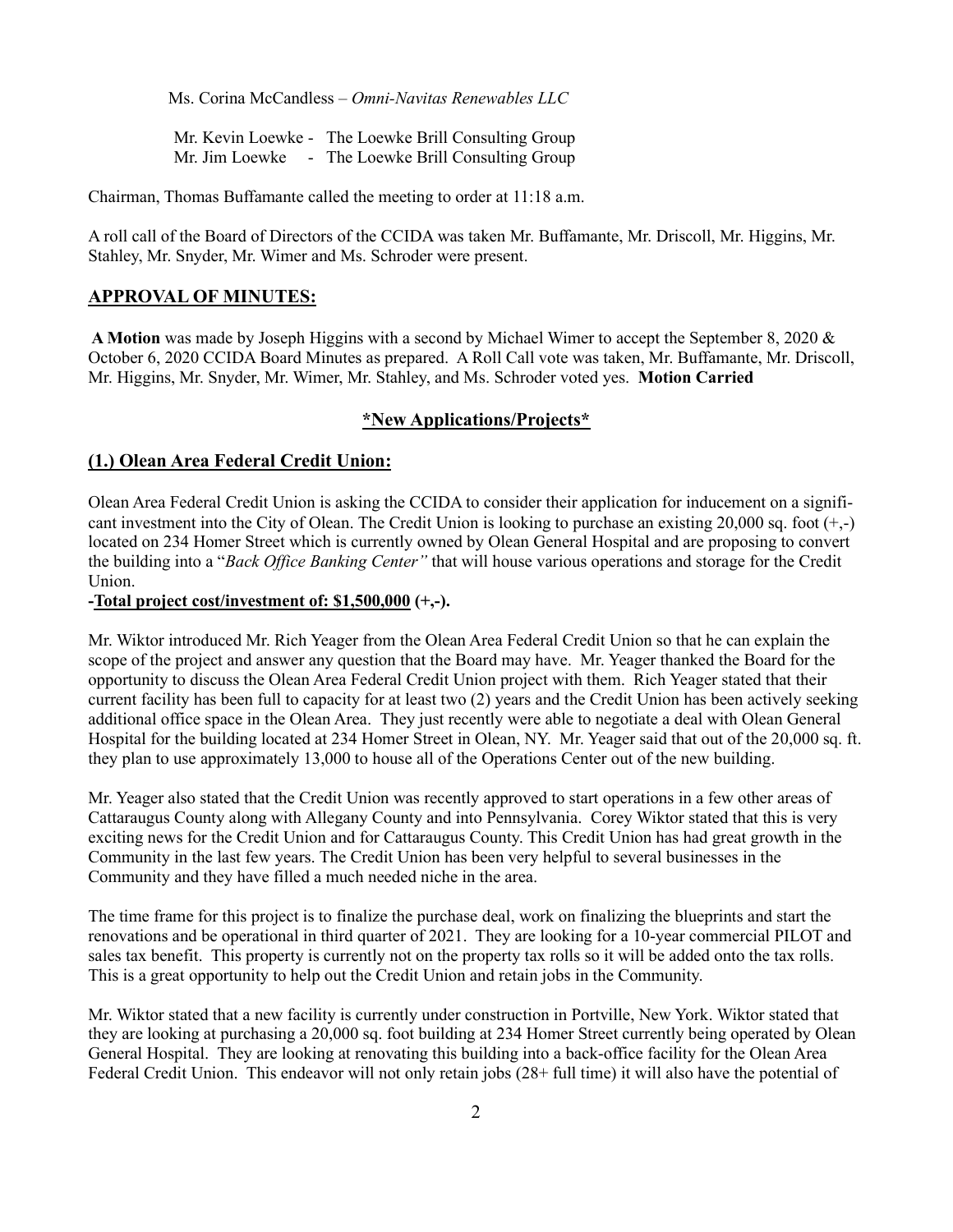additional employees (5/7) over the next 12 months.

## **RESOLUTIONS:**

**A Motion** was made by James Snyder, seconded by Thomas Buffamante, **RESOLUTION AUTHORIZING THE EXECUTIVE DIRECTOR OF COUNTY OF CATTARAUGUS INDUSTRIAL DEVELOPMENT AGENCY TO HOLD A PUBLIC HEARING REGARDING A PROPOSED PROJECT TO BE U NDERTAKEN FOR THE BENEFIT OF OLEAN AREA FEDERAL CREDIT UNION.** A Roll Call vote was taken, Mr. Buffamante, Mr. Driscoll, Mr. Higgins, Mr. Wimer, Mr. Snyder, and Ms. Schroder voted yes. Mr. Stahley was excused. **Motion Carried***. (Mr. Buffamante stated that he is a member of the Board of Directors of Olean General Hospital which has agreed to sell the property to the Olean Area Federal Credit Union, however he has no financial interest in the Company or this particular project.)*

**A Motion** was made by James Snyder, seconded by Ginger Schroder, **RESOLUTION DIRECTING THE EXECUTIVE DIRECTOR OF COUNTY OF CATTARAUGUS INDUSTRIAL DEVELOPMENT AGENCY TO TAKE CERTAIN ACTIONS U NDER ARTICLE 8 OF THE ENVIRONMENTAL CONSERVATION LAW IN CONNECTION WITH A PROPOSED PROJECT TO BE UNDERTAKEN FOR THE BENEFIT OF OLEAN AREA FEDERAL CREDIT UNION.** A Roll Call vote was taken, Mr. Buffamante, Mr. Driscoll, Mr. Higgins, Mr. Wimer, Mr. Snyder, and Ms. Schroder voted yes. Mr. Stahley was excused. **Motion Carried***. (Mr. Buffamante stated that he is a member of the Board of Directors of Olean General Hospital which has agreed to sell the property to the Olean Area Federal Credit Union, however he has no financial interest in the Company or this particular project.)*

#### **\*Resolutions from Prior Applications/Projects that are in Process\***

## **(#1.) Machias PV, LLC. /RIC:**

-Machias PV, LLC had submitted an application to the CCIDA at the July 28, 2020, Board of Directors Meeting regarding their proposed project in Machias, NY. A Public Hearing was held Machias Town Office and also via conference call on **August 25, 2020 at 10:00 AM.** Minutes were included in the Board of Directors packets for Board Members review.

#### **Resolution:**

**A Motion** was made by Ginger Schroder seconded by Joseph Higgins**, RESOLTUION AUTHORIZING EXECUTION OF DOCUMENETS IN CONNECTION WITH A LEASE/LEASEBACK TRANSACTION FOR A PROJECT FOR MACHIAS PV, LLC (THE "COMPANY").** A Roll Call vote was taken, Mr. Buffamante, Mr. Driscoll, Mr. Higgins, Mr. Wimer, Mr. Snyder, and Ms. Schroder voted yes. Mr. Stahley was excused. **Motion Carried***.* 

#### **(#2.) GSPP 4474 LOWER BIRCH RUN RD., LLC:**

-Omni Navitas Renewables, LLC has asked the CCIDA to change the ownership name from Omni Navitas Renewables to GSPP 4474 Lower Birch Run Rd., LLC. At the time the application was submitted Omni had not found an investor however they have secured an investor to be the ultimate owner of the project and they wanted to be set in its own company name which is GSPP 4474 Lower Birch Run Rd., LLC.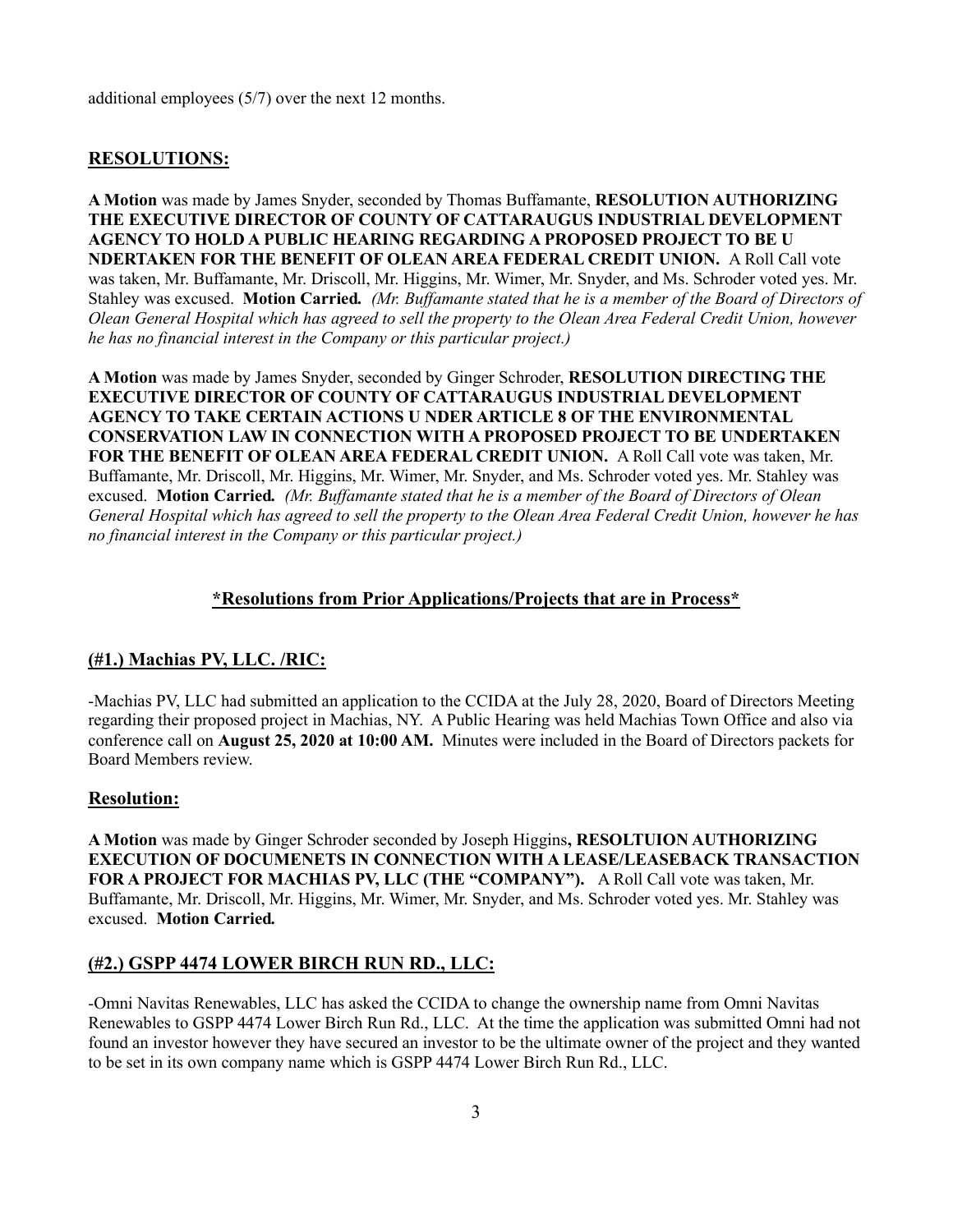#### **Resolution:**

**A Motion** was made by Joseph Higgins, seconded by Brent Driscoll, **RESOLUTION AUTHORIZING THE DESIGNATION OF GSPP LOWER BIRCH RUN RD, LLC AS THE COMPANY WITH RESPECT TO THE OMNI NAVITAS RENEWABLES, LLC PROJECT.** A Roll Call vote was taken, Mr. Buffamante, Mr. Driscoll, Mr. Higgins, Mr. Wimer, Mr. Snyder, and Ms. Schroder voted yes. Mr. Stahley was excused. **Motion Carried***.* 

Corina McCandless also brought up that Omni-Navitas is working on two (2) other Projects in the Town of Machias. Ms. McCandless stated that the Town has no zoning therefore, Omni-Navitas has requested the CCIDA take the lead agency in the SEQR process. Corina has said that she has sent over the Part I of the SEQR process to Corey and would like to further discuss the possibility of the CCIDA taking the Lead Agency role. One of these projects is a 5 MW project and the other is a 1.75 MW project situated on 31 acres and 17 acres of land respectively. Since this is a unique project Corina would like to discuss these projects further with Corey Wiktor at a later date. Corina from Omni-Navitas mentioned that they do not usually do project in Towns without zoning in place.

Mr. Wiktor stated that the Town of Machias, Town Supervisor had contact him and wanted the CCIDA to take the Lead Agency roll in regards to these two (2) projects. The Tows has expressed adamantly that they are not interested in taking the Lead Agency Roll.

Mr. Snyder asked how it affects the CCIDA in regards to taking Lead Agency roll on these Solar Projects. What liability is being placed on the CCIDA by the IDA acting as Lead Agency. Mr. Buffamante asked how long of a liability period would the CCIDA being opening themselves to. Mr. George Cregg, Jr. stated that once the SEQR is approved there is a four (4) month period during which involved agencies can come back in regards to these specific projects.

Ms. Schroder was clear that she feels that Machias should be the one to be Lead Agency for the two (2) projects being discussed. The Town of Machias would be getting the benefits from the Projects being in their Town and Ms. Schroder suggested that the Town pass Solar Laws governing these type of projects as various other Towns have done.

It was decided to table this discussion to a later date by calling for an Executive Session or setting up a Special Meeting to discuss only Solar Projects.

#### **\*Presentation form Loewke Brill Consulting Group – Mr. Kevin Loewke & Mr. Jim Loewke\***

Mr. Wiktor next introduced Loewke Brill Consulting Group with mike and Jim Loewke and Chris Maren. This firm is closely associated with NYSEDC and have made several presentations at EDC meetings. The main goal is to see who the projects are using for General Contractors and what local labor is being used, where the materials are being purchased. The Loewke Brill has several IDA's as clients.

Mr. Mike Loewke stated that the IDA's that they work with are charging back the developer for the cost of their services at the end of the project. Mr. Buffamante also asked if Loewke Brill would be able to monitor job retention/creation down the road. Mr. Mike Loewke said yes, they could monitor jobs for the IDA as requested.

Mr. Jim Loewke stated that Loewke Brill is a Construction consulting firm that assists with delays, issues on construction and local labor monitoring to name a few. They also provide payroll monitoring services along with many other services provide. Jim Loewke stated that COMIDA in Rochester, NY is very unique as it has 100% Local Labor requirement. Because of this requirement all COMIDA projects are monitored very closely to insure the 100% local labor is being utilized. Mr. Loewke mentioned that some of the IDA's that they have as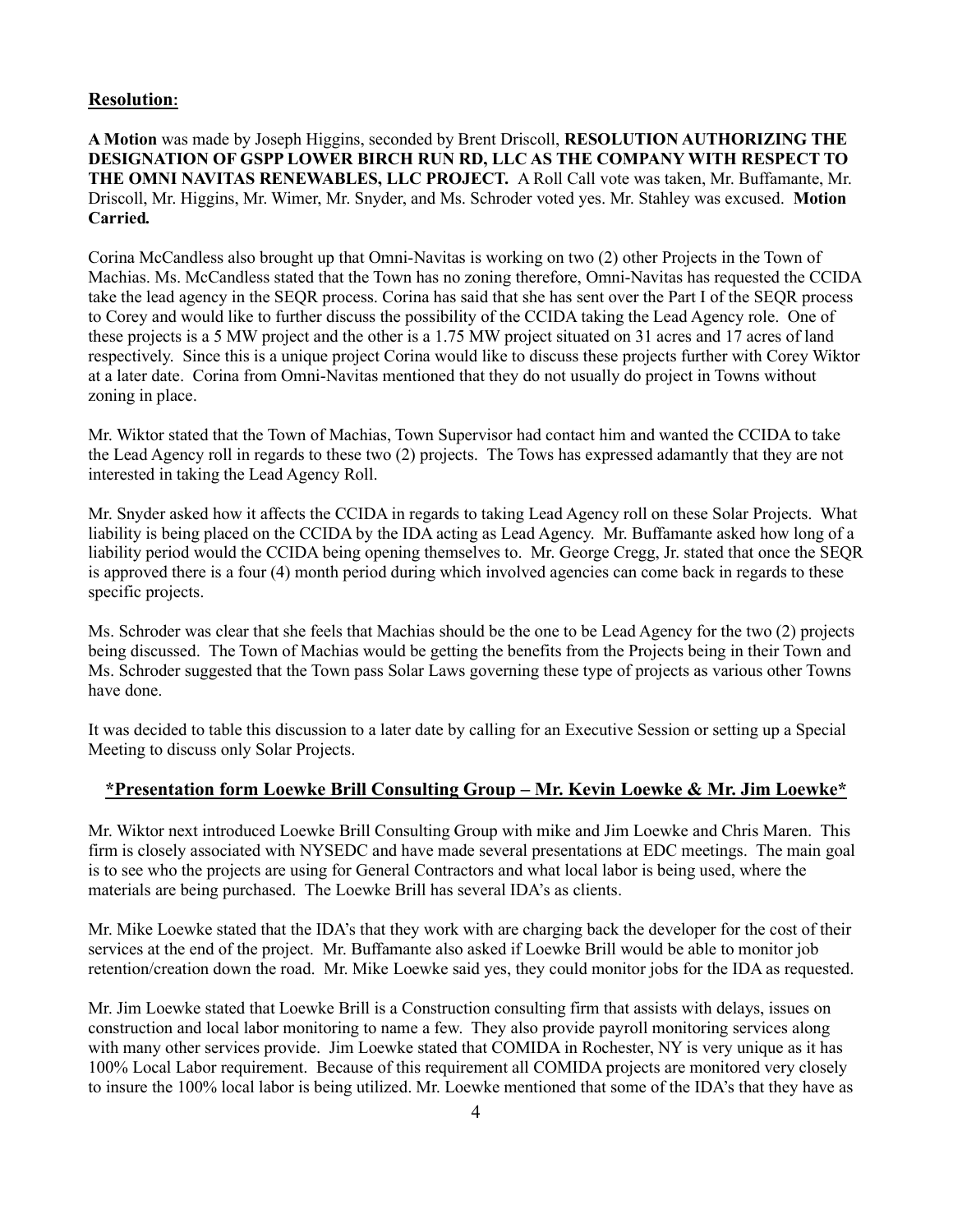clients have 70% – 80% goal of local labor to be used. The firm can issue an exemption if non local labor is significantly less costly, a specialized service is not readily available and non-local contractor provides warranty service the firm will do all the investigating and follow through prior to an exemption being issued. The firm also works with the IDA's to develop their labor policy from start to finish.

Mr. Wiktor mentioned to Loewke Brill that recently the IDA has had \$150M in Solar Projects submitted to our Board. Mr. Wiktor stated that this is a learning curve for our IDA as these types of projects are new to our area. Mr. Wiktor said these projects are not job creating projects however they do have a property tax benefit. Mr. Wiktor asked what the cost would be for Loewke Brill to monitor the Solar Projects.

Mr. Loewke stated that normally they do their pricing on a per project basis. If the IDA would like to hire their firm on a specific project, they could give pricing on that also. Mr. Loewke said the first thing they would do is education, sit down with the project developer and advise what is expected from them from the IDA as far as policies, percentage of local labor usage and after the initial meeting they will schedule a once a month visit unannounced to monitor that the IDA's policies are being adhered to. They will also interview workers on site to make sure that what is being reported is actually what is being done on site. Once a month a report would be submitted to the IDA to say there are the people that were on site, these are the amount that were local and these are the amount that were non-local and that a percentage of X is being maintained at this construction site. Mr. Loewke gave an estimate of \$3,000 - \$3,500 per project.

Mr. Loewke said that when they meet with the general contractors, they also assist the general contractors with locating local labor that will fit their needs. In some cases, they may not have received bids for specific labor/goods that are necessary to complete the project.

The Loewke Brill Consulting Group was formed in 1992 by Peter J. Brill. Peter had a wealth of construction and claim knowledge from his 40+ years of service to the industry. In 1998 Mike Loewke and Peter joined forces. The company expanded its capability in 2003 when Jim Loewke joined the team. Peter Brill passed away in the summer of 2003. Today, partners Mike and Jim Loewke and Chris Maren continue to provide quality service as "The Best Defense in the Construction Industry". They are supported by a staff of talented, highly trained professionals that attend to each project with attention to detail.

Loewke Brill Consulting Group has over 15 years of experience in assisting IDA's (Industrial Development Agencies) across New York State. We have a long history working with Imagine Monroe Powered by COMIDA here in Rochester, New York and have brought our services downstate working with the Orange County IDA. Our firm can do it all for your county: helping to create a local labor policy, enforcing local labor, ensuring that IDA's are properly covered on all jobs. -*Please see copy of presentation along with a copy of the IDA's "Clawback Policy*"

## **ELECTION OF OFFICERS: 2021 – COUNTY OF CATTARAUGUS INDUSTRIAL DEVELOPMENT AGENCY**

**First Vice Chairman: Mr. Joseph Higgins Secretary: Mr. James (Joe) Snyder First Assistant Secretary: Mr. Michael Wimer Treasurer: Mr. Brent Driscoll Director: Mr. John Stahley**

**Chairman: Mr. Thomas Buffamante Director: Mrs. Ginger Schroder**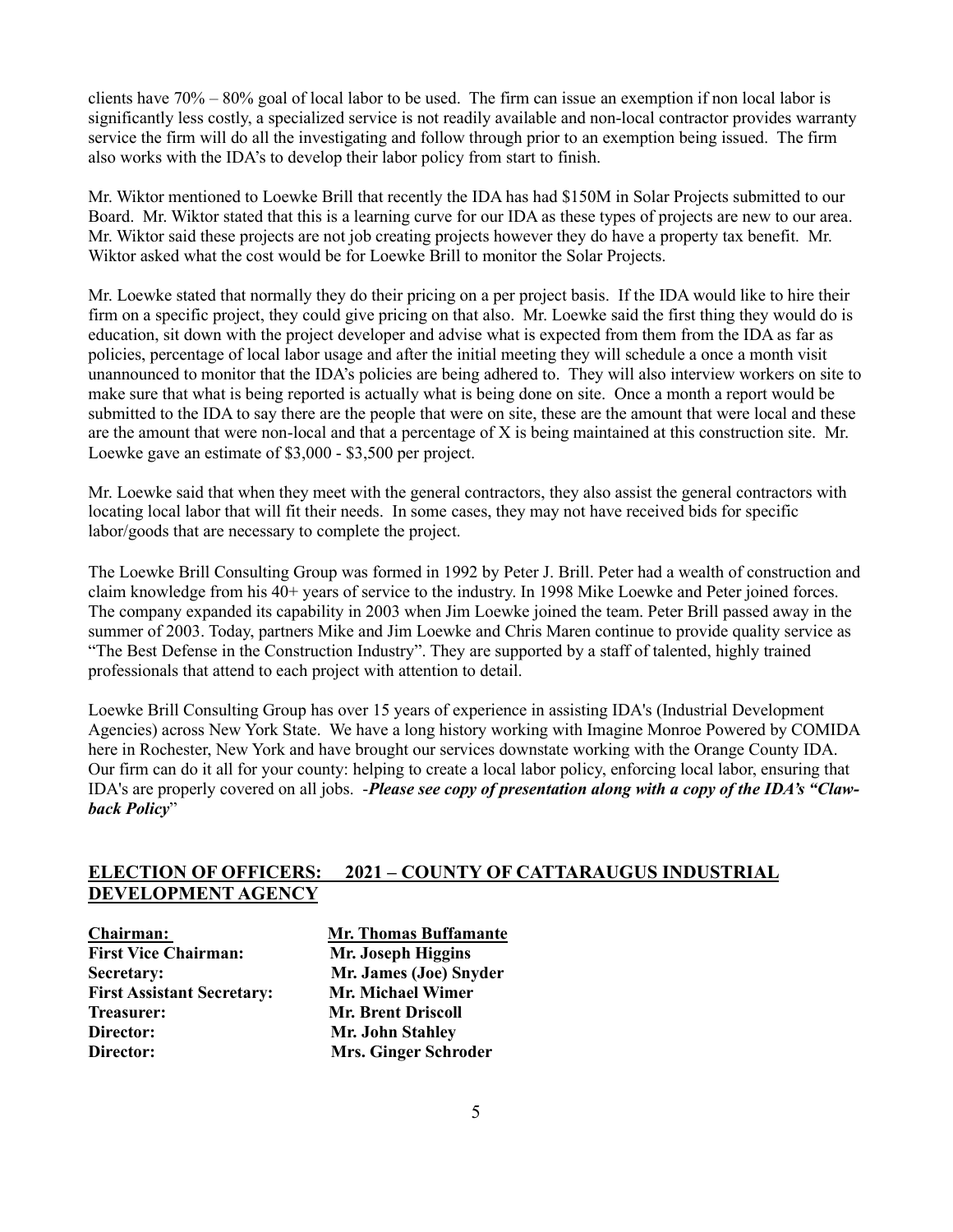#### **Audit Committee Members of the CCIDA:**

| Chairman:      | <b>Mr. Thomas Buffamante</b> |
|----------------|------------------------------|
| <b>Member:</b> | <b>Mr. Brent Driscoll</b>    |
| <b>Member:</b> | Mr. Michael Wimer            |

### **Governance Committee Members of the CCIDA:**

| <b>Chairperson:</b> | Mr. Joseph Higgins      |
|---------------------|-------------------------|
| <b>Member:</b>      | <b>Mr. James Snyder</b> |
| <b>Member:</b>      | Mr. John Stahley        |
| <b>Member:</b>      | Mr. Ginger Schroder     |

#### **Finance Committee: Revenue Bond Issuances:**

| <b>Chairperson:</b> | <b>Mr. Brent Driscoll</b>    |
|---------------------|------------------------------|
| <b>Member:</b>      | <b>Mr. Thomas Buffamante</b> |
| <b>Member:</b>      | Mr. Michael Wimer            |

Mr. Driscoll suggested that a specific date be set up to hold a Governance Committee meeting for some time in September 2021. Mr. Wiktor stated that he would contact Mr. Higgins and schedule a meeting of the Governance Committee prior to the October Board Meeting.

**A Motion** was made by Mrs. Ginger Schroder to accept the 2021 Slate of Officers for the County of Cattaraugus Industrial Development Agency as proposed, seconded by Mr. Thomas Buffamante. All Board Members were in favor. Mr. Stahley was excused. **Motion-Carried** 

**A Motion** was made by Mr. Joseph Higgins, seconded by Mr. Brent Driscoll to accept the 2021 CCIDA Board Committee members as presented. All Board Members were in favor. Mr. Stahley was excused. **Motion-Carried** 

The Proposed 2021 CCIDA Board of Director's Meeting Schedule has been sent to all Board Members with their packets. If any Board Members has any conflict with a date please send a message to Corey Wiktor and we will try to accommodate any changes to the Schedule.

## **FINANCIAL REPORT:**

September Income was \$7,500.00 from Application fees for the five (5) Solar Projects that we have recently received.

October 2020 Income as of (10/20//20) \$74,219.00 has been received from the closing of the *River Valley Solar* Project in Allegany and \$2,959.00 has been received relating to Sales Tax Letters for *Win Sum Ski Corp*. This equals a total of \$77,178.00 received for the Month of October 2020.

**A Motion** was made by Thomas Buffamante, seconded by Joseph Higgins to approve the Financial Report for **September 2020** as prepared. A Roll Call vote was taken, Mr. Buffamante, Mr. Driscoll, Mr. Higgins, Mr. Snyder Mr. Wimer, and Ms. Schroder voted yes. Mr. Stahley was excused for business/work related meetings. **Motion Carried**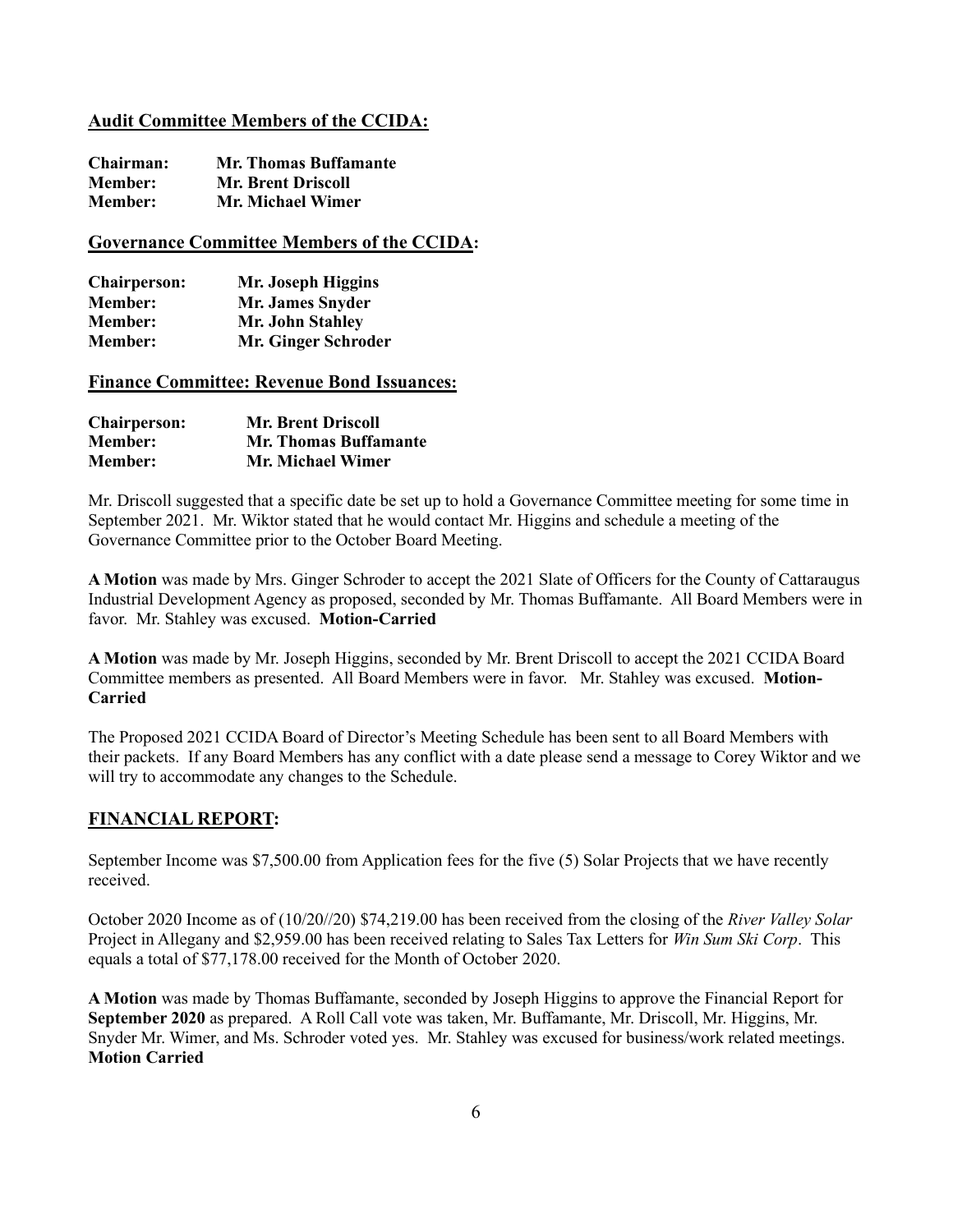**The Proposed 2021 CCIDA Operating Budget** has been submitted to the Cattaraugus County Treasurer for any comments and has also been posted on the CCIDA website prior to October 30th to be in compliance with the Authority Budget Office.

Mr. Buffamante suggested that prior to the preparation of the Budget, going forward he would like to have a Finance Committee meeting so that the Board would have more input in regards to preparing the Budget for the following year.

**A Motion** was made by Brent Driscoll, seconded by Joseph Higgins to adopt the Proposed 2021 Operating Budget for the CCIDA as presented. A Roll Call vote was taken, Mr. Buffamante, Mr. Driscoll, Mr. Higgins, Mr. Snyder Mr. Wimer, and Ms. Schroder voted yes. Mr. Stahley was excused for business/work related meetings. **Motion Carried**

Mr. Wiktor mentioned that we are currently working on closing documents relating to fourteen (14) projects at the current time.

Mr. Wiktor went over the next topic which is the decommissioning of Commercial Solar Projects and also the SEQR Lead Agency Issue that has come up recently on several Solar Projects in Towns with no Zoning.

Mr. Buffamante suggested that a conference call for a separate meeting to discuss the topics of Decommissioning Commercial Solar Projects and also the Restated Eligible Projects Policy. The Restated Eligible Projects Policy was just provided to the CCIDA Board with their packets. Mr. Buffamante would like the Board Members to have ample time to review the revised Policy prior to Final Approval.

Mr. Higgins stated that he worked with the Town of Allegany to put together a Solar Project/Decommissioning Plan for the Town. Mr. Higgins stated that they did a lot of research to finalize the plan and he feels that they came up with a very good plan that would be beneficial for the Town of Allegany, NY.

## **\*Discussion of Decommissioning Commercial Solar Panels (Projects):**

Continued discussion from our last Board meeting on October  $6<sup>th</sup>$  relating to this topic and possible further requirement in IDA Documents. Please see the included information that was provided to us by Hodgson/Russ LLP as published by NYSERDA.

## **\*Executive Directors Reports:**

#### **-Internal (IDA Meetings/Discussions):**

- $\checkmark$  Met with Legislator and local developer Don Benson to discuss a variety of topics including various sites in the County for development.
- $\checkmark$  Meeting with City of Olean Mayor Aiello regarding various projects and updates that are occurring in the City of Olean.
- $\checkmark$  County-wide tour and meetings with Jim Fink from Buffalo Business First. This is a yearly event that coincides with Business First' "Core Development" series which will be featured in an upcoming paper.
- $\checkmark$  Attended the WIB Board meeting.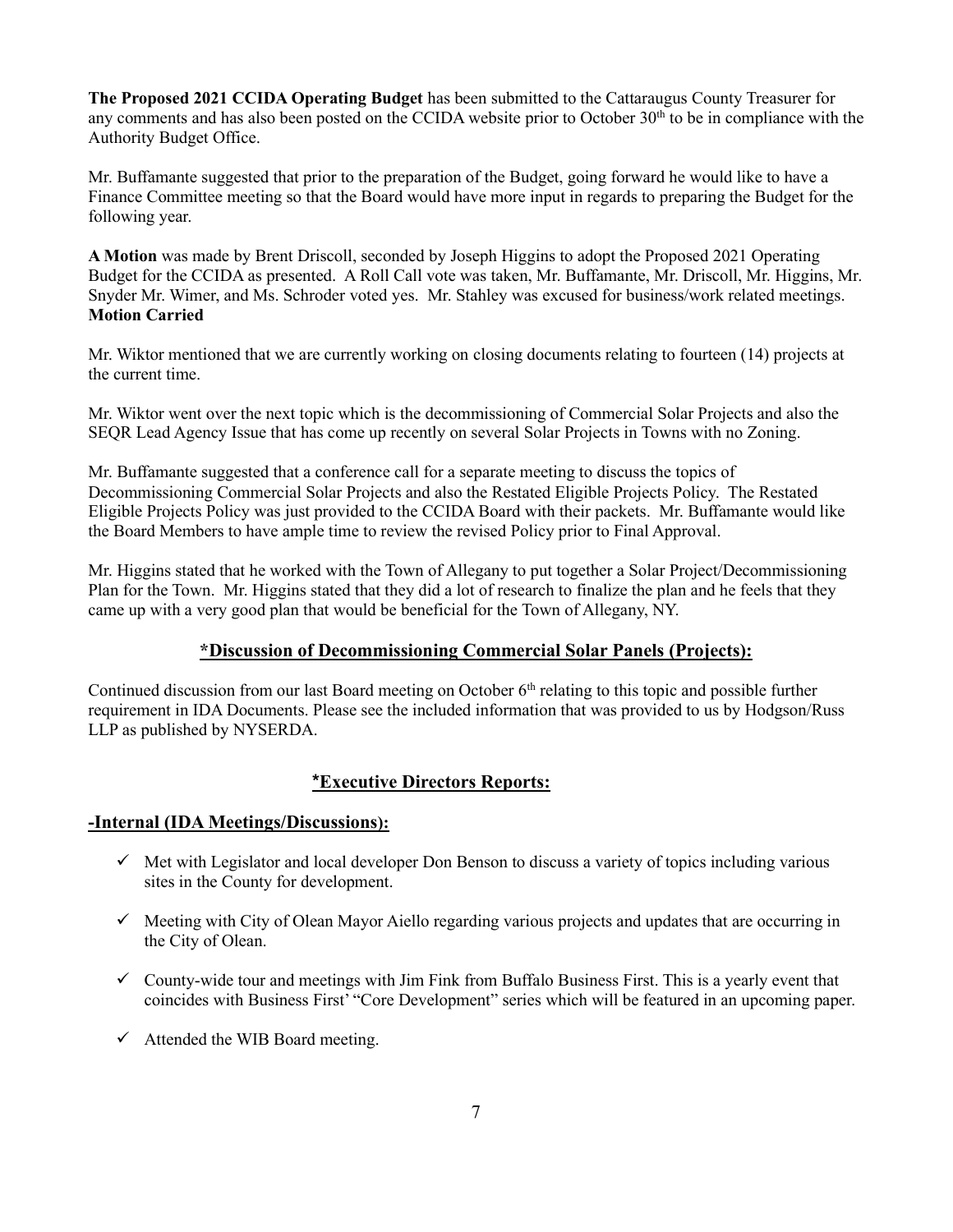- $\checkmark$  Met with a developer who is considering doing an Adaptive Reuse Project in Randolph. More to follow should this proposed project proceed.
- $\checkmark$  Met with Mark Storch with Storch Development regarding possible district energy plant to be built in the Olean area, should they locate enough businesses willing to go in on it. More to come as well.
- $\checkmark$  Attended the monthly CCBDC Board meetings relating to small business loans within Cattaraugus County.
- $\checkmark$  Met with Lisa Worth from Worth Pharmacy to finalize and review her application for submission of her proposed project in the City of Olean.
- $\checkmark$  Attended the monthly Olean Business Development Board meetings.
- $\checkmark$  Met with Matt Hubacher with Invest Buffalo Niagara with 2 Representatives from Newmark Knight Frank from NYC relating to touring three (3) area buildings and land sites within the County. More to follow on this meeting and tours.
- ✓ Zoom meeting with the Director and President of the Board of Directors with Griffis Sculpture Park to discuss ways the IDA could possibly help and assist them with a few ideas that they are considering for growing their tourism venue.
- ✓ WNY Venture Meeting via Zoom. A very good meeting to learn about area "Angel Investors" in WNY and how we can bring funding to various projects here within Cattaraugus County.
- $\checkmark$  Met with Earl Wells with E3 Communications regarding his services and what he provides to area IDA's. More to come on this.
- ✓ Met with Richard Yaeger with the Olean Area Federal Credit Union to discuss their proposed project and investment into the City & County. More to come on this.
- ✓ Had 2 calls/meetings with Solar Companies who are looking to develop commercial solar projects within Cattaraugus County.
- $\checkmark$  Attended to Congressmen Reed's monthly Zoom meetings.
- $\checkmark$  Met with a local developer who is working on putting together a "Workforce Housing Project" in the Ellicottville area. We have met with the development team various times over the past few months, the developer is considering submitting an application to the IDA in December. More to follow on this.
- $\checkmark$  Met with Richard Schechter to discuss the proposed Amazon project and also talked about a few additional commercial projects within the County.
- $\checkmark$  Attended the monthly CAReS, Inc. Board meetings.
- $\checkmark$  Met with local contractor to discuss a commercial purchase and renovation of an existing building in the Olean area, more to follow on this. We've met twice on this proposed deal.
- $\checkmark$  Met with Paul Leone and Dave Mingioa of the Amherst and Lancaster IDA's to review and discuss our commercial solar PILOT's and past solar projects to assist them and their IDA's with the creation of such policies.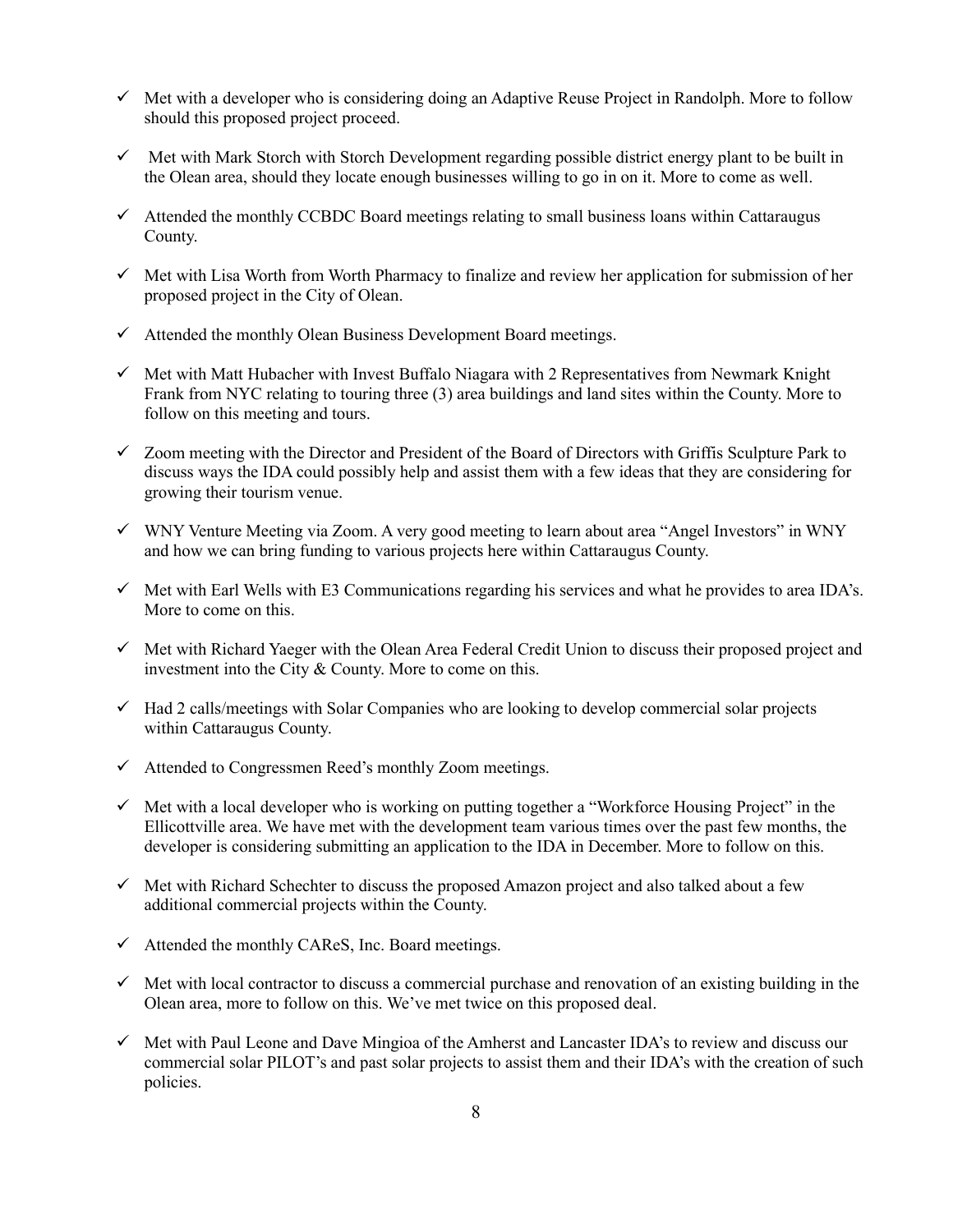- $\checkmark$  Met with a local contractor who is working on the purchase and renovation with a local investment team relating to a very large building in the Allegany area who will also be submitting an Adaptive Reuse project to the IDA. Possible December application.
- $\checkmark$  Met with local brewer to discuss how their business has been going and to discuss a local investment that they are making into the Region.
- $\checkmark$  Met with Krog Group to discuss area and County development and existing projects that they have within Cattaraugus County.
- $\checkmark$  We had 5 Public Hearings for 5 solar projects.
- $\checkmark$  Met with Carl Calabrese to discuss a fiber optic and Wifi proposal. More to follow.
- ✓ Have met with IBN & ESD regarding a proposed large project, *"Project Block".* We are actively working on this and getting all requested information to the proposed project developer on a few sites within Cattaraugus County.

#### **-External (Points of Interest relating to the CCIDA):**

- $\checkmark$  **JCC/Feasibility Study** Zoom meeting held with JCC and Clean Energy developers in regards to a Feasibility Study on Clean Energy. This Focus Group had the first meeting on October 8, 2020 and the meeting information gained was very informative. At this time additional meetings are being planned in the future.
- ✓ **Manufacturing Summit**: You're Invited! *Rep. Tom Reed's 2020 Manufacturing Summit to be held September 29 - October 2, 2020.*
- ✓ **Holiday Valley Job Fair**: Job Fair to be held on October 28 and October 31, 2020 at Holiday Valley for their winter employment plans.
- $\checkmark$  Upper Allegany Health System: Zoom meeting held on September 21, 2020 with the subject of tackling Covid 19 together. Several other meetings will be held as we continue to venture our way through these uncertain times.
- ✓ **Three County Economic Development**: Richard Zink is holding Zoom meetings in regards to the Economic Development in the area's three Counties.
- $\checkmark$  WNY Venture Association Forum: This is a great provider of company pitches, and the ability to see a startup community counterpart. These meetings are held by Zoom and are very informative to our Economic growth.
- ✓ **Intandem Solutions:** Intandem has fun and easy part-time work opportunities available to area works that are looking for employment.
- ✓ **PSC March to Common Ground**: PSC is for Problem Solvers Caucus and their primary objective is to inspire the negotiators to return to the table, and provide an objective, bipartisan framework for discussion.